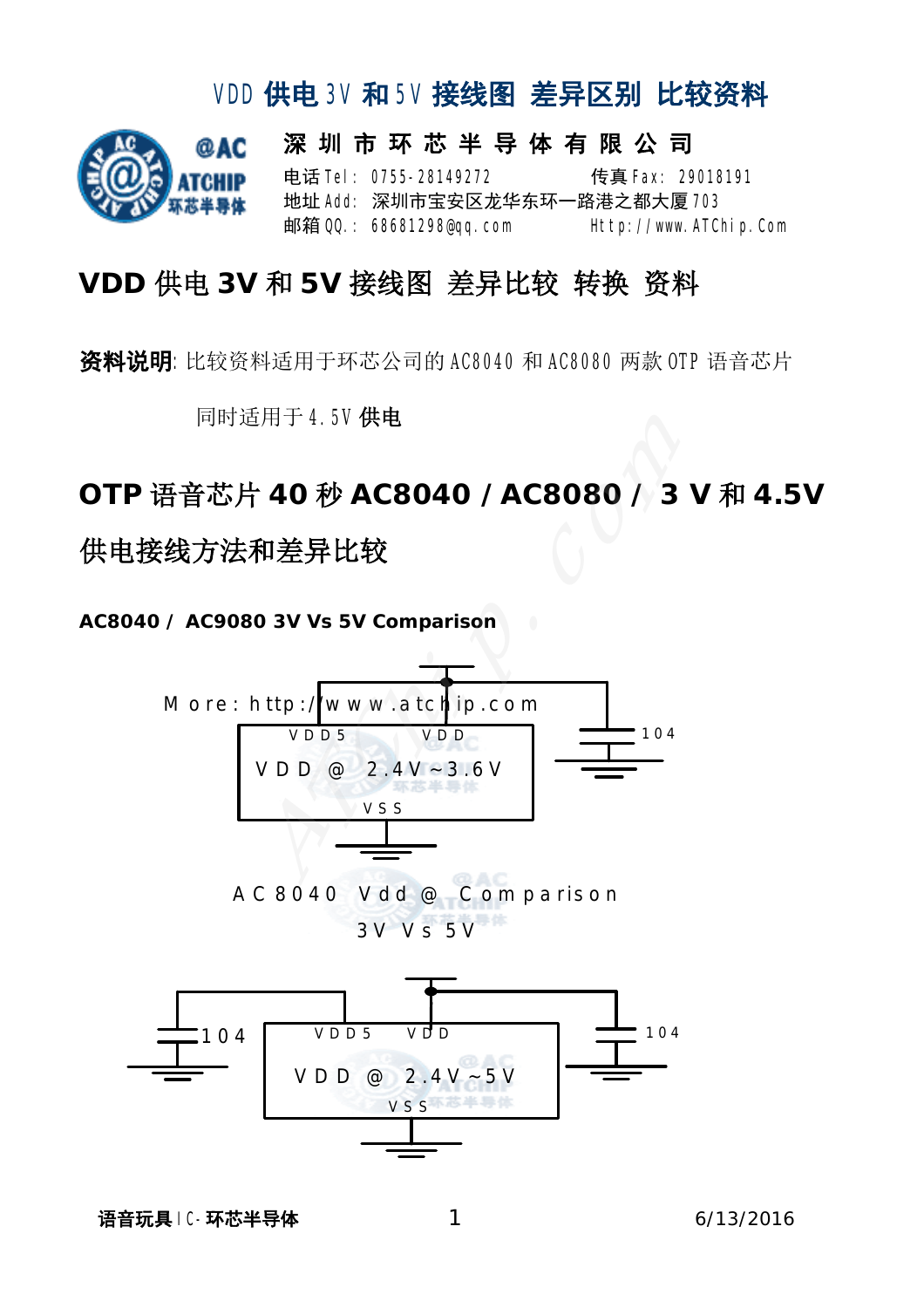# @AC

## VID供电 3V 和 5V 接线图 差异区别 比较资料

深 圳 市 环 芯 半 导 体 有 限 公 司 电话 **Tel: 0755-28149272** 传真 Fax: 29018191 地址 Add: 深圳市宝安区龙华东环一路港之都大厦 703 邮箱 QQ.: 68681298@qq.com Http://www.ATChip.Com

#### **(**附接线参考图**,**更多详细资料请访问相关产品原理图**)**

u **8** 脚语音芯片 **OTP40** 秒 **AC8040 /4.5 V** 供电按键模式

接线图 **DAC** 三极管**/**供放**/**推喇叭

**AC8040 8Pin / 4.5V Stand-alone Mode DAC** 

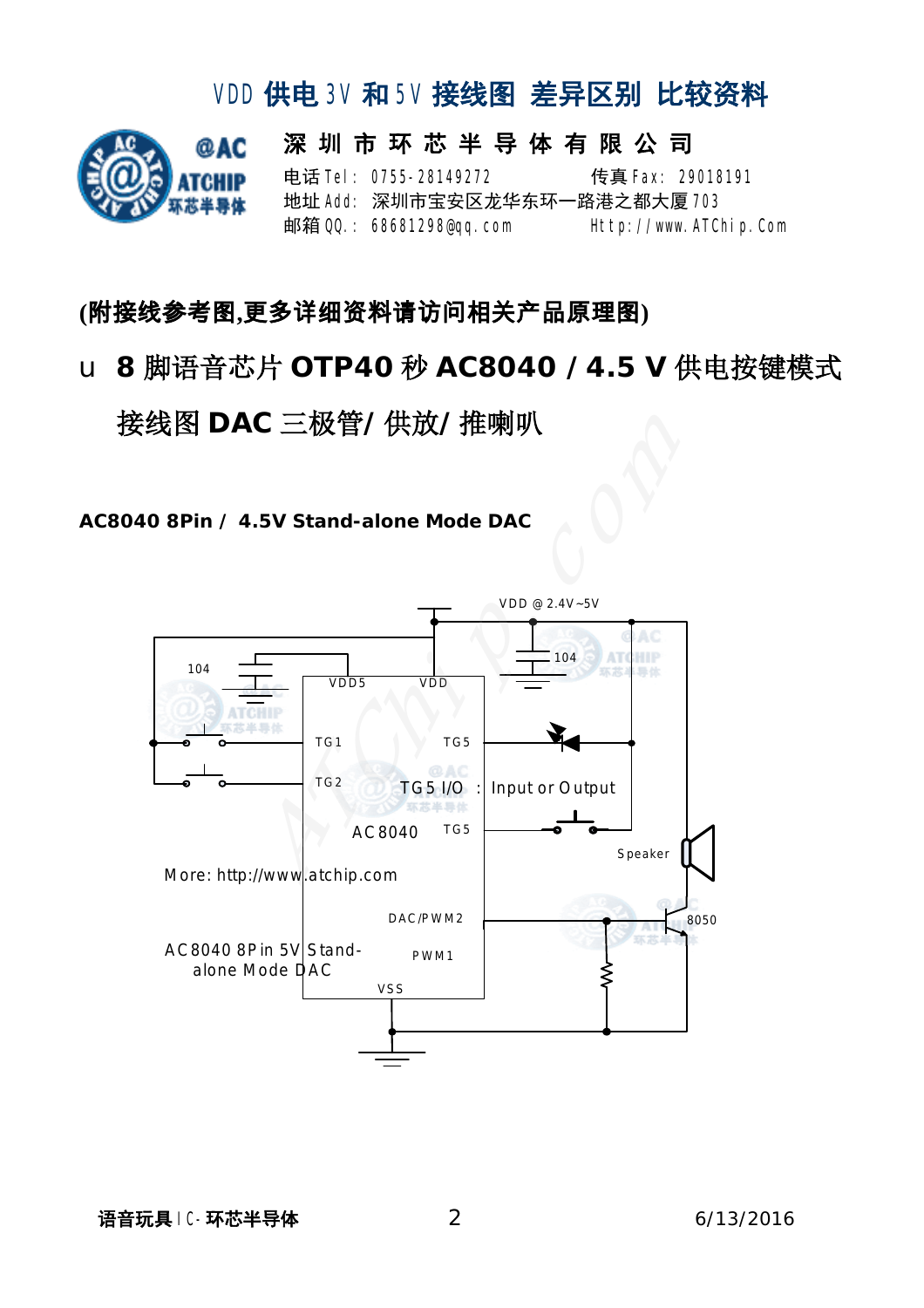

## VID供电 3V 和 5V 接线图 差异区别 比较资料 深 圳 市 环 芯 半 导 体 有 限 公 司

电话 **Tel: 0755-28149272** 传真 Fax: 29018191 地址 Add: 深圳市宝安区龙华东环一路港之都大厦 703 邮箱 QQ.: 68681298@qq.com Http://www.ATChip.Com

## **(**附脚位参考图**,**更多详细资料请访问相关产品原理图**)**

## u **AC8040** 封装形式 **DIP8 / SOP8**

#### **AC8040 – DIP8/SOP8**



| PIN            | <b>NAME</b>      |
|----------------|------------------|
|                | TG <sub>2</sub>  |
| $\overline{2}$ | TG1              |
| 3              | TG5              |
| 4              | <b>VSS</b>       |
| 5              | PWM2/DAC         |
| 6              | PWM1             |
| 7              | <b>VDD</b>       |
| 8              | VDD <sub>5</sub> |